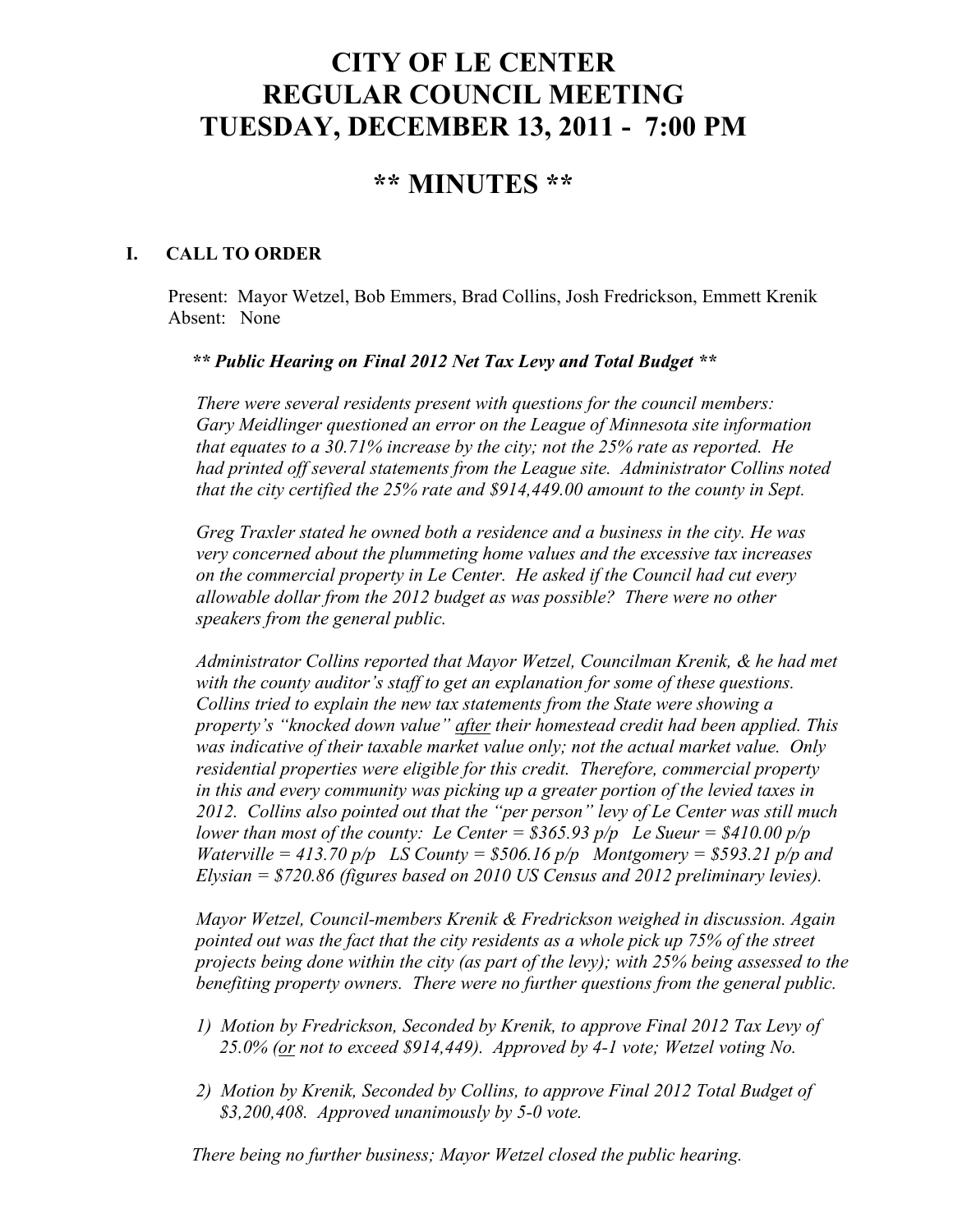#### **II. APPROVAL OF MINUTES**

- A) Motion by Emmers, Seconded by Fredrickson, Minutes from November 8, 2011 Regular Council Meeting be approved. Approved unanimously.
- B) Motion by Collins, Seconded by Krenik, Notes from November 18, 2011 Workshop Meeting be approved. Approved unanimously.
- C) Motion by Krenik, Seconded by Collins, Minutes from December 1, 2011 Assessment Hearing be approved. Approved by 4-0 vote; Emmers abstained.
- D) Council changes to proposed Agenda: Add: ADMIN. E) AT&T antenna site

#### **III. APPROVAL OF BILLS TO BE PAID**

Council reviewed the bills to be paid. Motion by Fredrickson, Seconded by Emmers, to pay the bills listed and due. Approved unanimously.

#### **IV. REPORTS OF OFFICERS, BOARDS, COMMITTEES, & DEPARTMENTS**

- A) E.D.A. Report
	- 1) Motion by Fredrickson, Seconded by Krenik, to adopt Resolution No. 2011M, thereby calling for public hearing to consider LJP Mfg. request to terminate JOBZ Agreement. Public Hearing set for January 10, 2012 at 6:30 pm. Approved unanimously.
- B) P & Z Report
	- 1) Building Official Block presented a variance request from Rodney Schramm (225 So. Lexington Ave.) to add on to existing detached garage. Addition would be larger than allowed under zoning ordinance. P & Z Board unanimously passed and recommended allowing variance based on the following:
		- a) All setbacks can be met by the proposal
		- b) Green space/ lot coverage requirement can be met
		- c) Larger than proposed structure could be built attached to the dwelling
		- d) Larger than proposed structure could be built as  $2<sup>nd</sup>$  detached accessory structure
	- \*\* Board also mandates residential use & storage only; must not be used as repair shop or any other commercial use. Based upon this information: Motion by Emmers, Seconded by Collins, to approve the variance request as written. Approved unanimous.
- C) Municipal Liquor Store

On-Sale Mgr. Mike Nelson gave a brief November report: Sales were \$63,514.00: down \$6,000 from Oct.'11 and down \$4,300 from Nov.'10/ back apt. still not rented/ LC Leader to do a feature article on the Municipal/ need to strip and re-wax floors.

 1) Consider new F/T liquor employee hire/ two applicants were interviewed/ interview committee recommends to council hire Bradley Collins as Asst. Manager starting Jan.  $1<sup>st</sup>$  at wage to be determined. After much more discussion on the title and duties of the prospective new hire;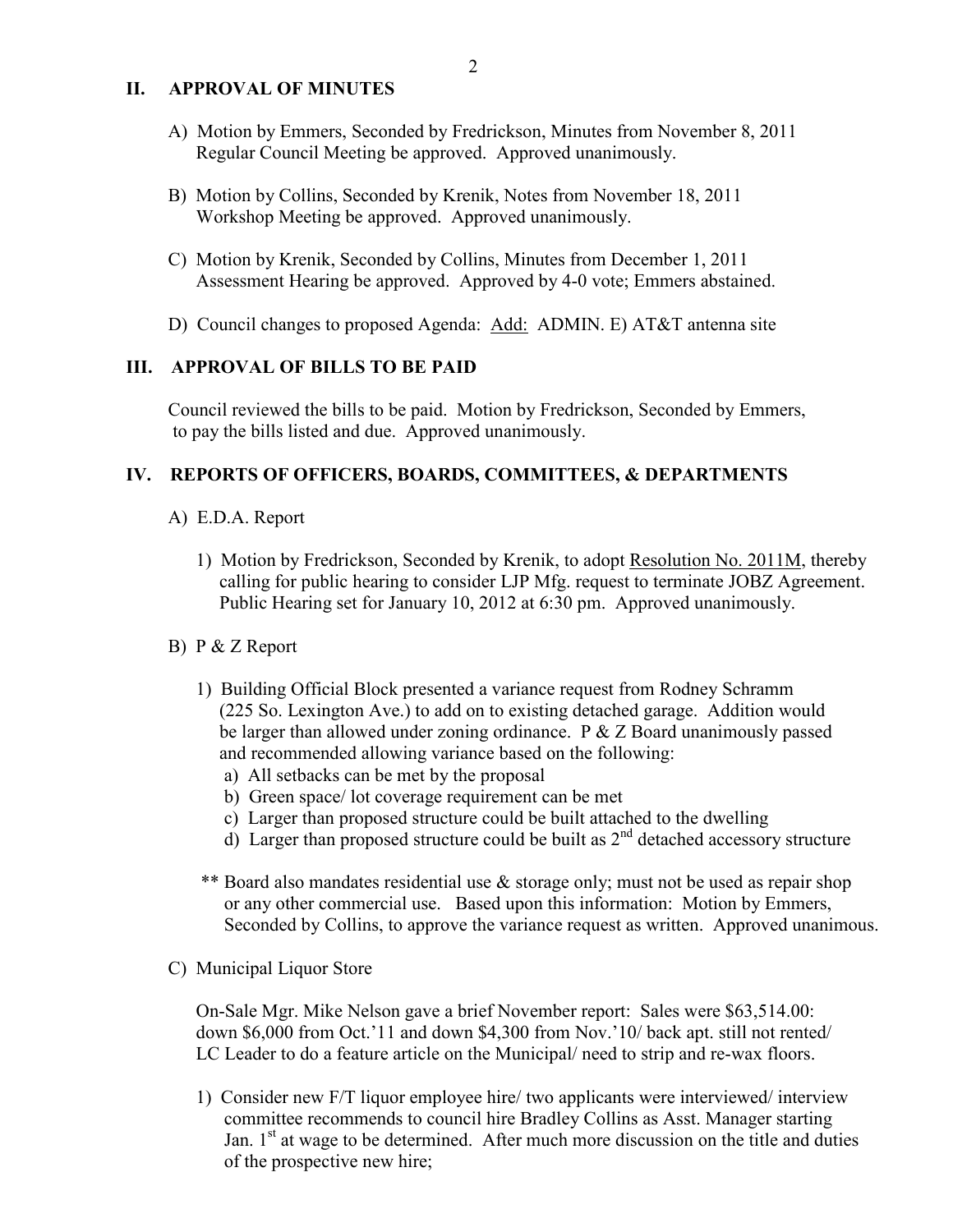Motion by Fredrickson, Seconded by Emmers, to offer the position to Collins. Approved by 3-1 vote; Krenik voting No/ Collins abstained. Wage committee of Fredrickson, Emmers, Attorney Moran settle the wage offer with Bradley Collins.

D) Police Department

Police Chief Pfarr reported on the police activities for month of November: 125 calls/ 2,739 miles patrolled. Pfarr also reported: calls down .02% while miles patrolled up .02%/ DARE Graduation coming up soon/ animal boarding costs are way down.

E) Water, Sewer, Streets, Parks

Maintenance Supervisor Wally Blaschko gave the monthly report:

- Water Treatment Plant- everything is running smoothly.
- \* Sewer Plant- everything is running smoothly. Many more sewer mains being cleaned out with the nice weather holding/ using new root cutter attached to jetter truck.
- Streets- first snowplowing went very well.
- $\cdot \cdot$  Parks- skating rink was nice; slush now/ but all else ready to go.
- F) Bolton & Menk Engineering (Joel Hawbaker, Engineer)
	- 1) 2010 Minnesota Street & Waterville Ave. Project- based upon recommendation by Attorney Moran; Motion by Fredrickson, Seconded by Krenik, to approve the appraisal contract agreement (for two appraisal reports) with Trevor Brovold  $\&$ Company of Mankato for \$3900.00 fee. Approved by 4-0 vote. Emmers abstained.
	- 2) 2012 Lexington Ave. Project- Council advised Engineer Hawbaker to "put this project on hold" incurring no more costs for now.

#### **V. PUBLIC FORUM**

There were no petitions, requests, or communications from the general public.

#### **VI. OLD BUSINESS**

- A) Set public hearing date & time to consider "Pawnbroker's Ordinance & Application"- Motion by Wetzel, Seconded by Emmers, set hearing date for Tuesday, January  $10^{th}$ @ 6:00 pm at city hall. Approved unanimously.
- B) BCM Const. Final Payment #16 for \$20,051.28 from 2006 Street Project- Hawbaker: yes paperwork fully completed and final punch-list items taken care of. Motion by Fredrickson, Seconded by Krenik, to approve the final payment. Approved unanimously.
- C) Set committee to consider sewer ordinance changes pertaining to sump pump issues: Committee = Mayor Wetzel, Admin. Collins, Attorney Moran, Bldg. Official Block.